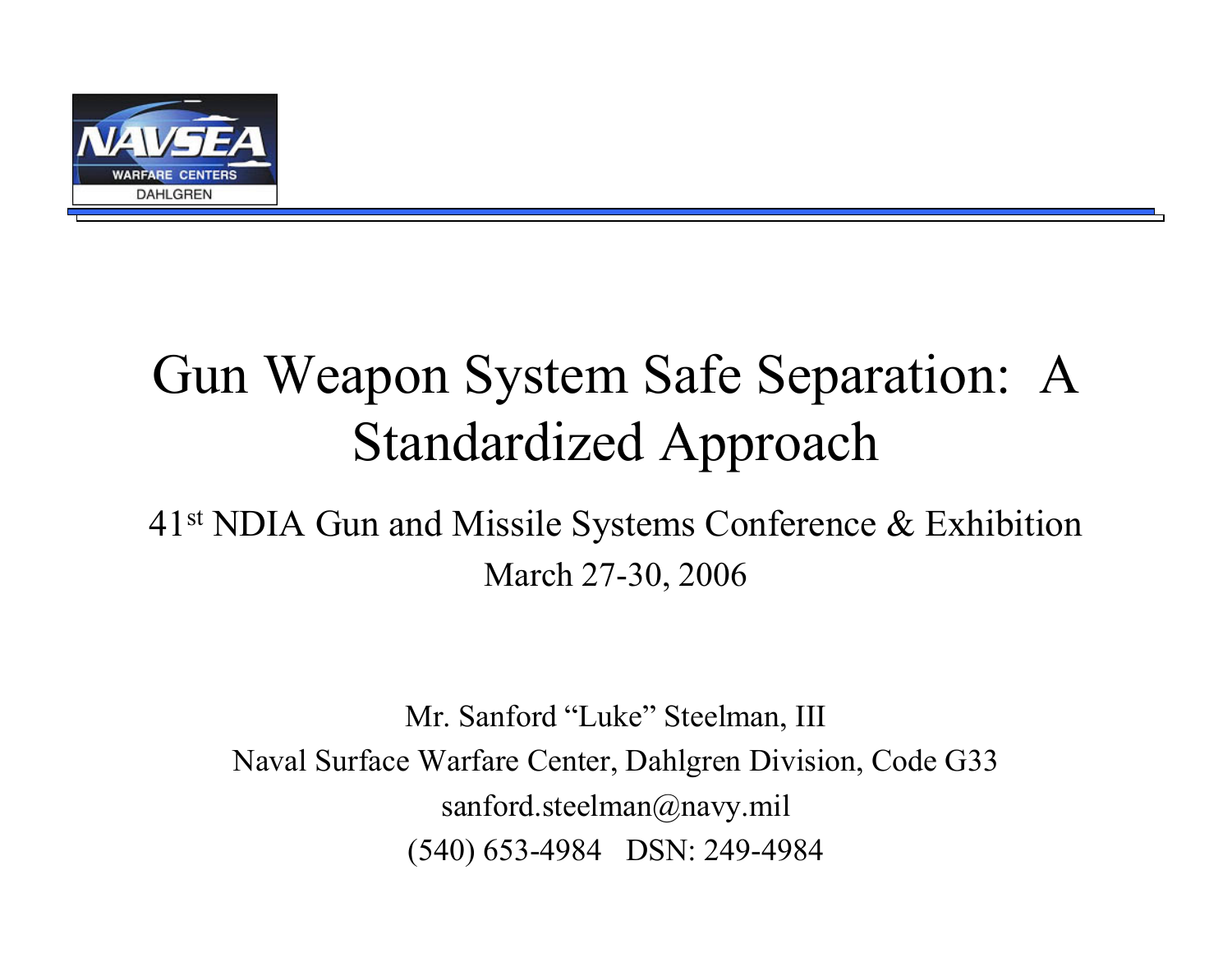

- MIL-STD-1316
	- Paragraph 3.29 "The minimum distance between the delivery system (or launcher) and the launched munition beyond which the hazards to the delivery system and its personnel resulting from the functioning of the munition are acceptable."
	- – Paragraph 4.2.2 – "A safety feature of the fuze shall provide an arming delay which assures that a safe separation distance can be achieved for all defined operational conditions."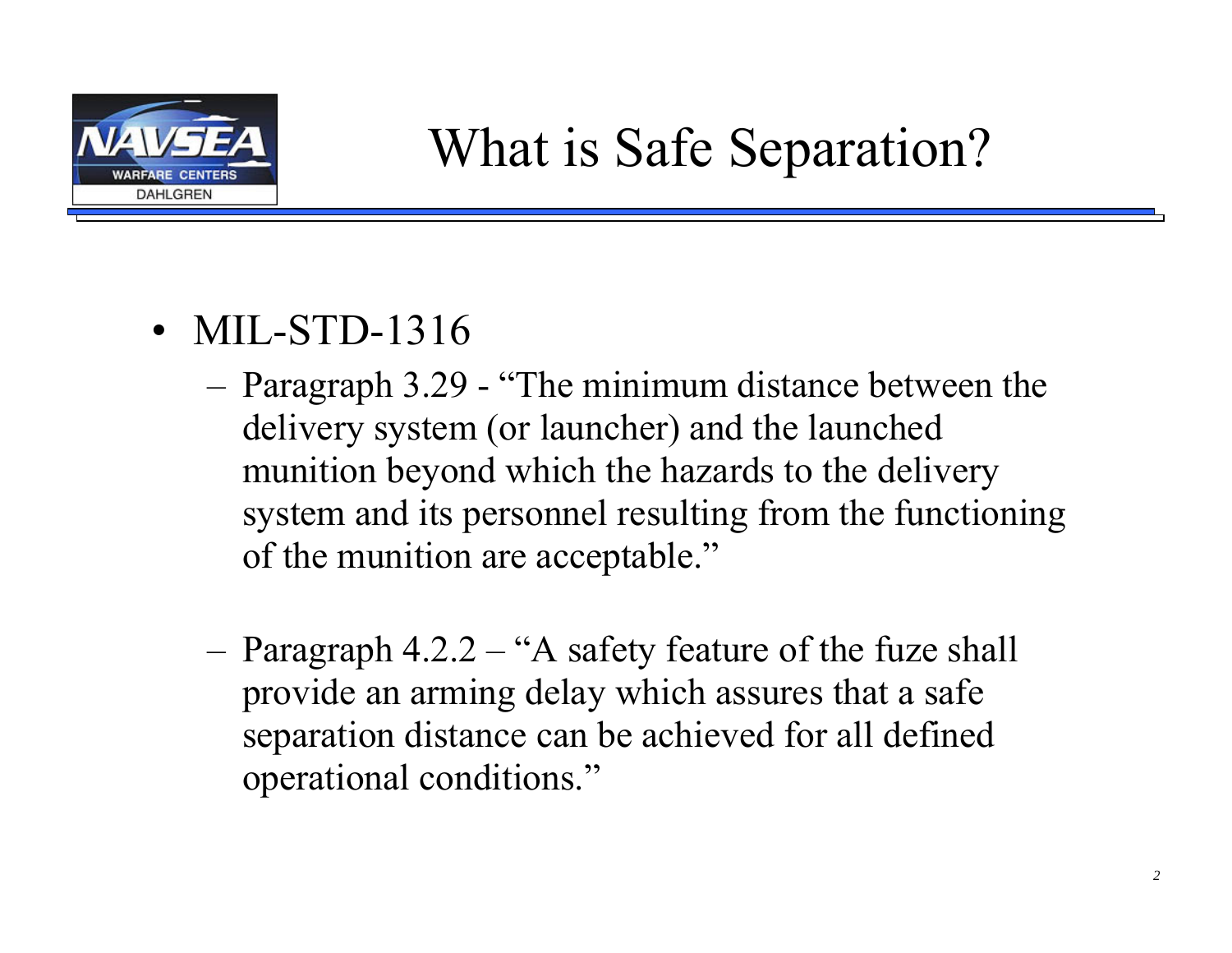

### Safe Separation System

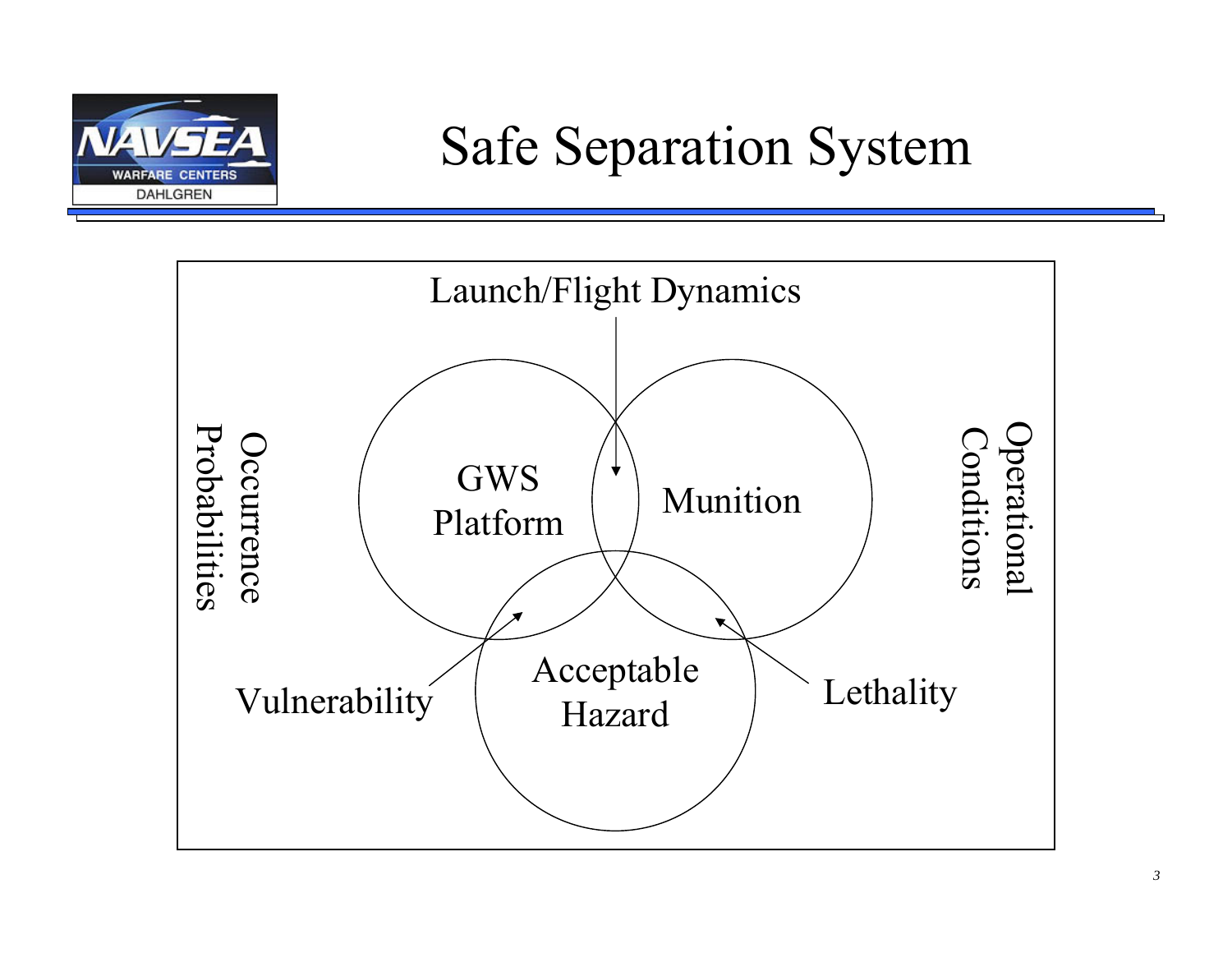

- 1. Decompose System
- 2. Determine System Interactions
- 3. Create Simulation Scenarios
- 4. Compute Probability & Level of Damage to System Components
- 5. Compute Total System Probability & Level of Damage
- 6. Apply Occurrence Probabilities
- 7. Assess Hazard Level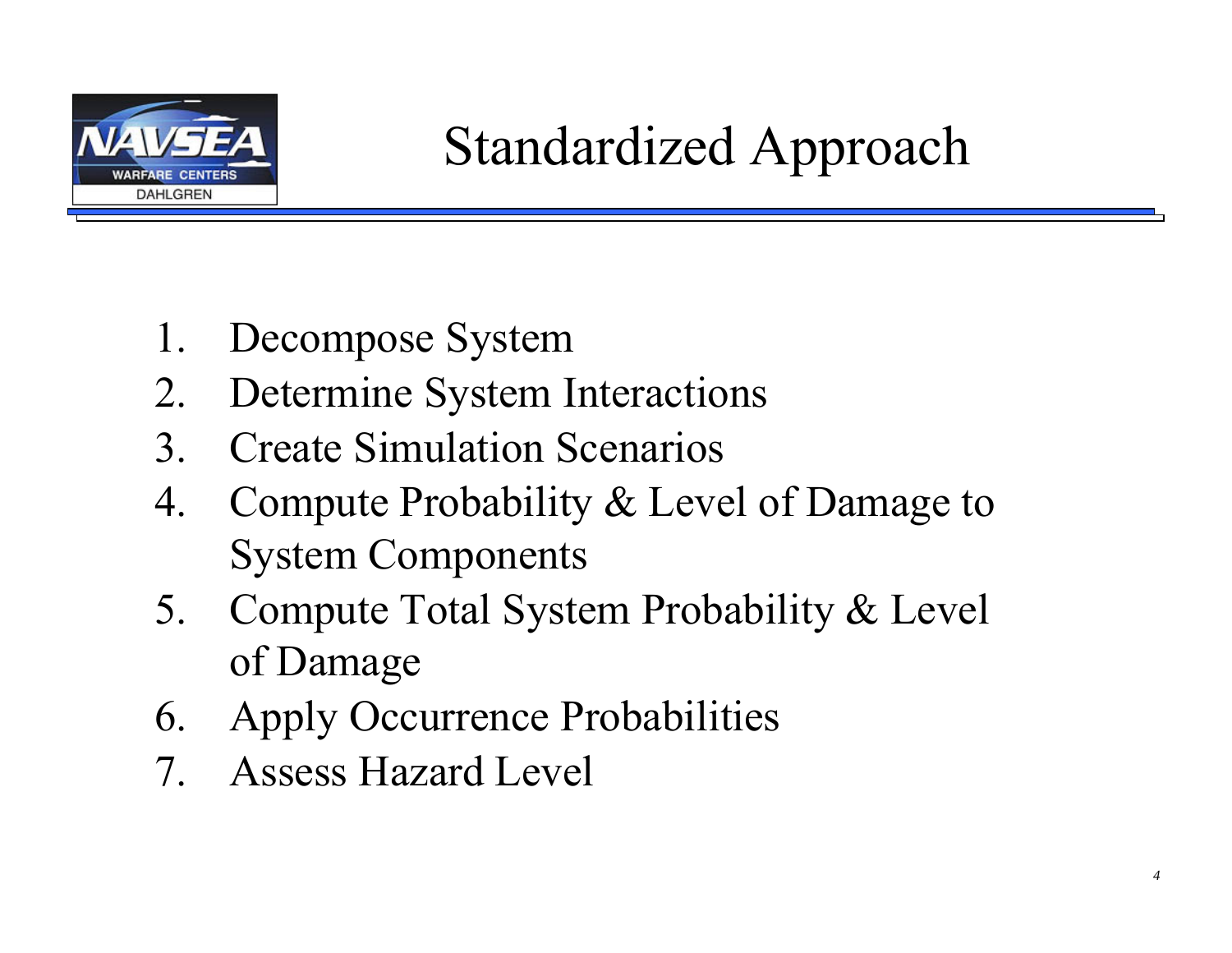

## System Decomposition GWS Platform



- Component Locations
	- Gun  $(x_0, y_0, z_0)$
	- –Additional Components  $(x_i, y_i, z_i)$ 
		- Personnel
		- Radars
		- Vehicles
		- Stored Ammunition
- Occupied Volumes  $(V_i)$

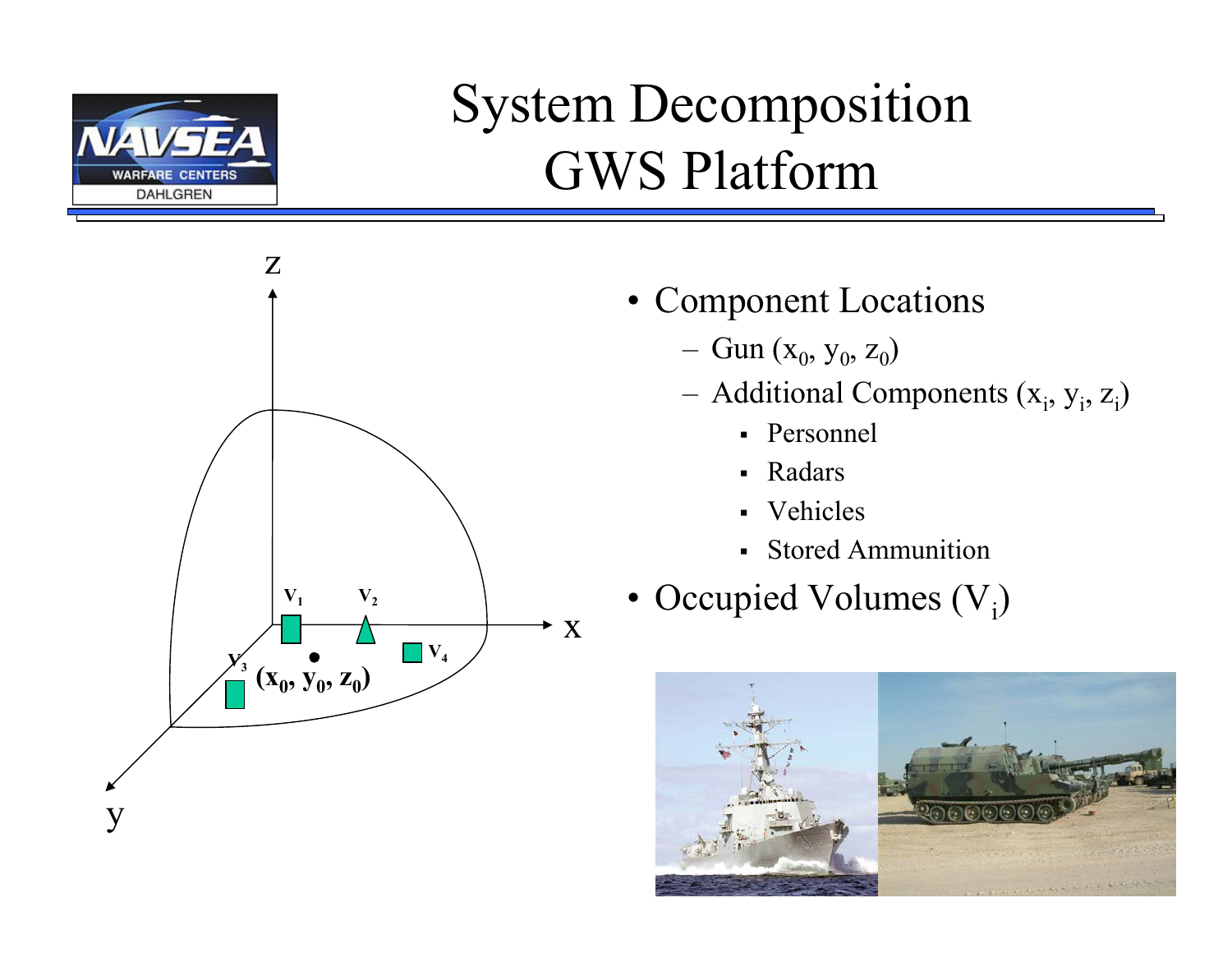

## System Decomposition Launcher/Gun

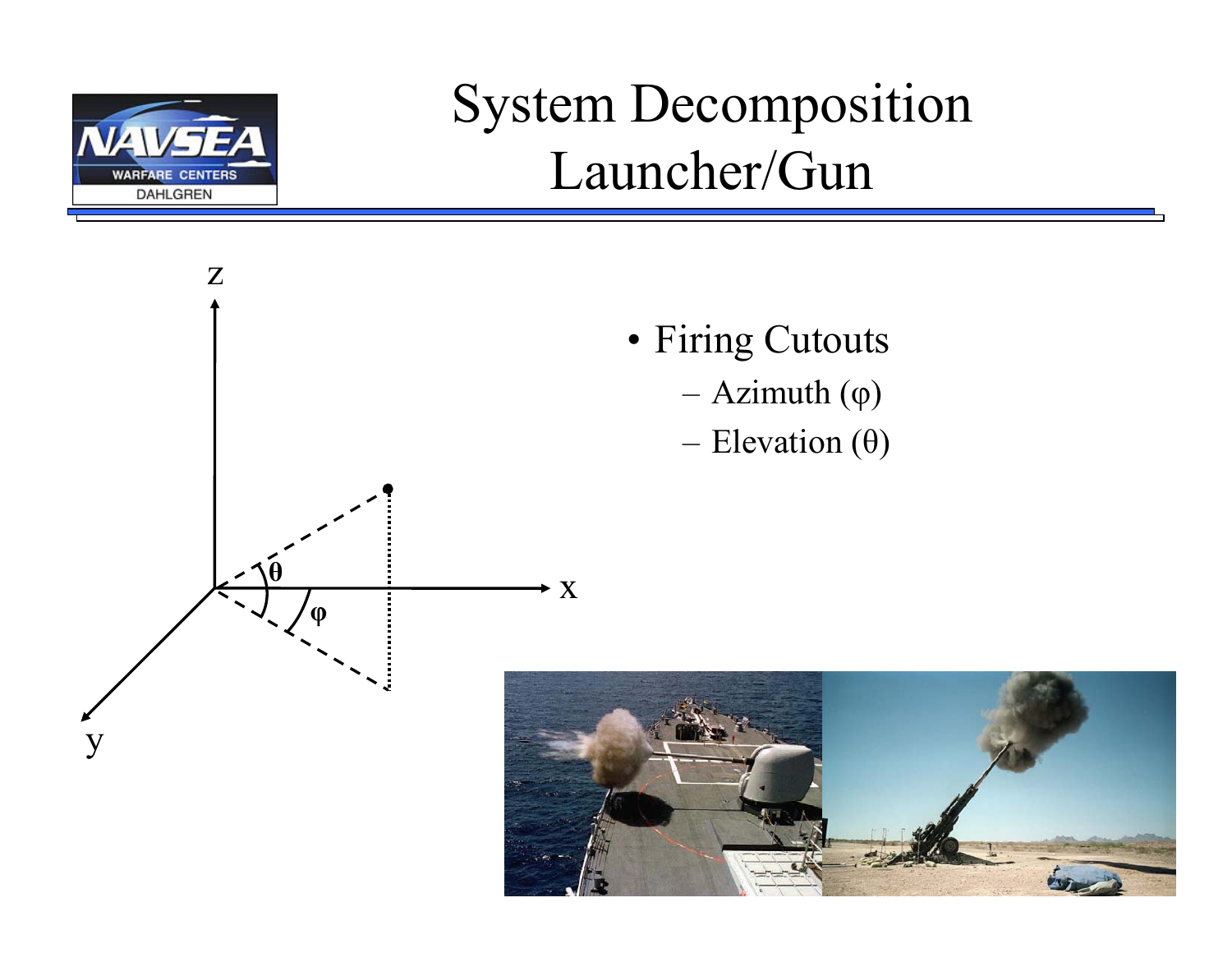

## System Decomposition Munition



- Kill Mechanisms
	- Fragmentation
		- Polar Zone Data (Z-Data)
	- Blast
	- Incendiary
	- Reactive Materials

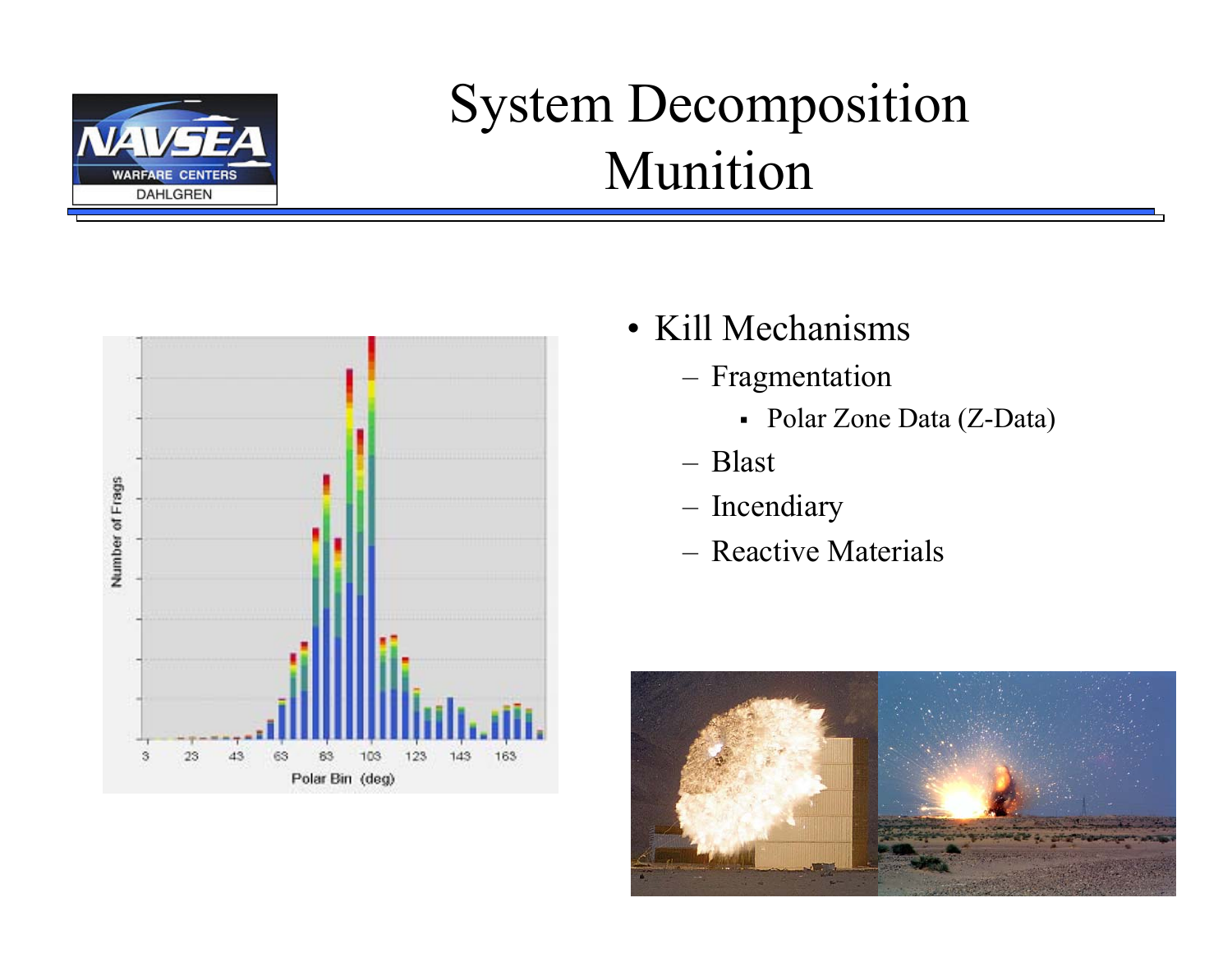

# System Decomposition Acceptable Hazard

- MIL-STD-882
	- –What level of hazard is acceptable?

|                                                          | <b>Severity of Occurrence</b> |                         |                          |                           |
|----------------------------------------------------------|-------------------------------|-------------------------|--------------------------|---------------------------|
| Frequency of<br>Occurrence<br>(over the life of an item) | <b>CATASTROPHIC</b><br>(I)    | <b>CRITICAL</b><br>(II) | <b>MARGINAL</b><br>(III) | <b>NEGLIGIBLE</b><br>(IV) |
| FREQUENT (A)<br>$P > 10^{-1}$                            | $I-A$                         | $II-A$                  | $III-A$                  | $IV-A$                    |
| PROBABLE (B)<br>$10^{-1}$ > P > $10^{-2}$                | $I-B$                         | $II-B$                  | $III-B$                  | $IV-B$                    |
| OCCASIONAL (C)<br>$10^2$ > P > $10^3$                    | $I-C$                         | $II-C$                  | $III-C$                  | IV-C                      |
| REMOTE (D)<br>$10^{-3} > P > 10^{-6}$                    | $I-D$                         | $II-D$                  | <b>III-D</b>             | $IV-D$                    |
| <b>IMPROBABLE (E)</b><br>$10^{-6}$ > P                   | $I-E$                         | $II-E$                  | $III-E$                  | $IV-E$                    |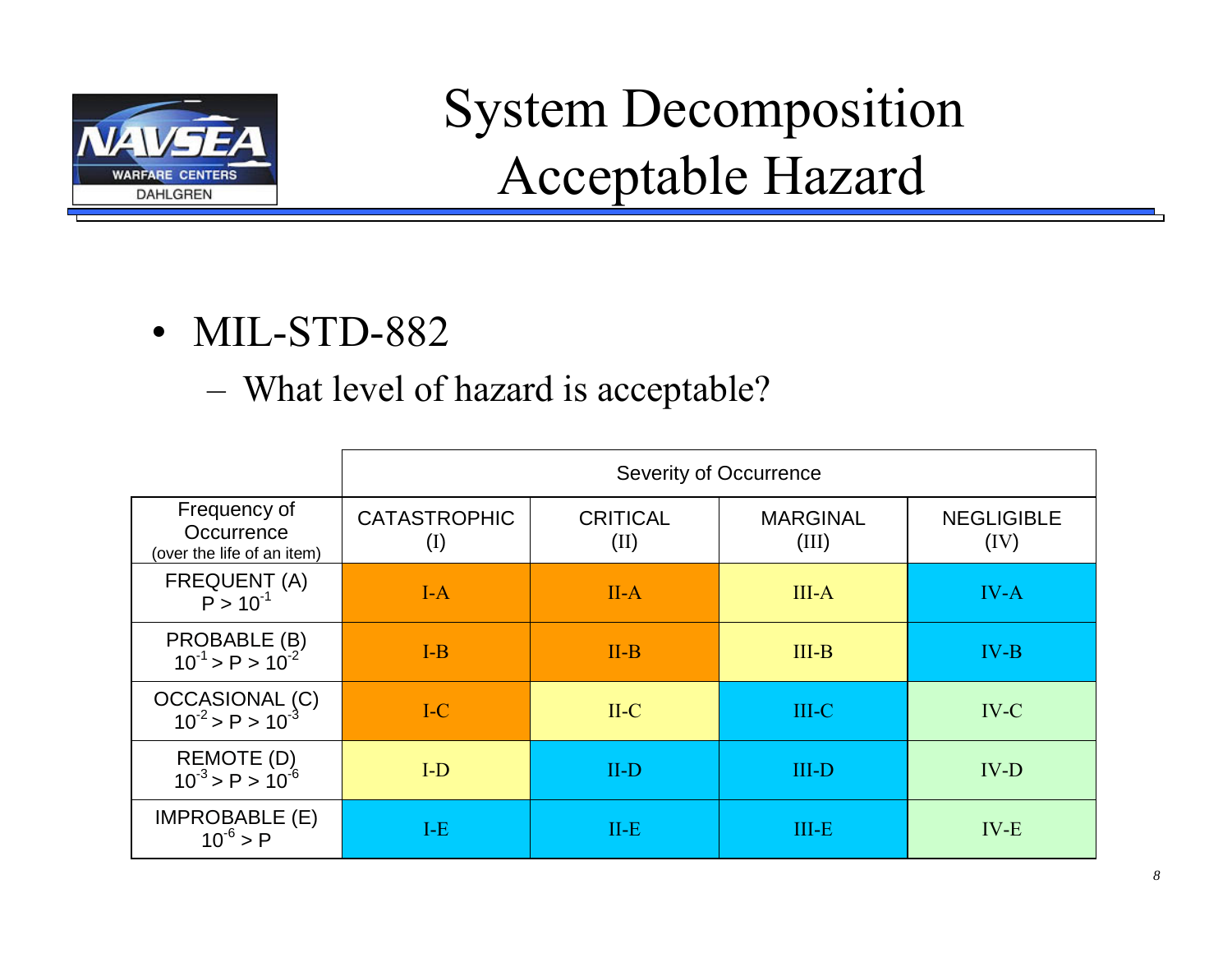

# System Interactions Launch/Flight Dynamics





- Initial Velocity (IV) –Propelling Charge Zones
- Thrust
	- Rocket Motor
- Guidance & Control
- Aerodynamics
	- –Drag
	- Spin Rate
- Terminal Conditions at Burst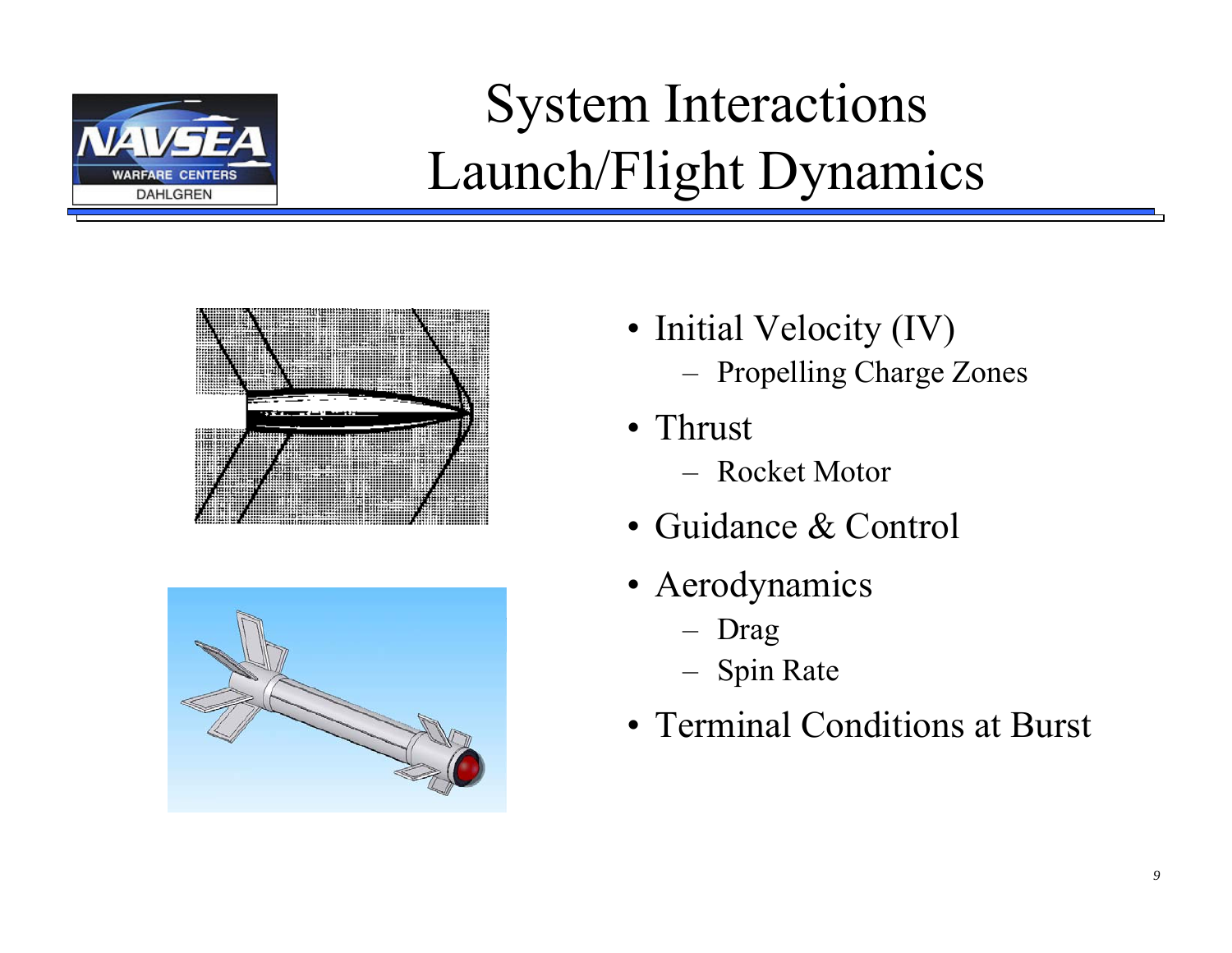

## System Interactions Lethality & Vulnerability





- Component Vulnerability
	- Presented Areas
	- – Penetration Equations
		- $\blacksquare$   $\mathsf{V}_{50}$
- Personnel Vulnerability
	- Uniform Penetration Velocity **Limits**
	- Posture
		- Standing, Prone, Protected
- Munition Lethal Area
	- Target specific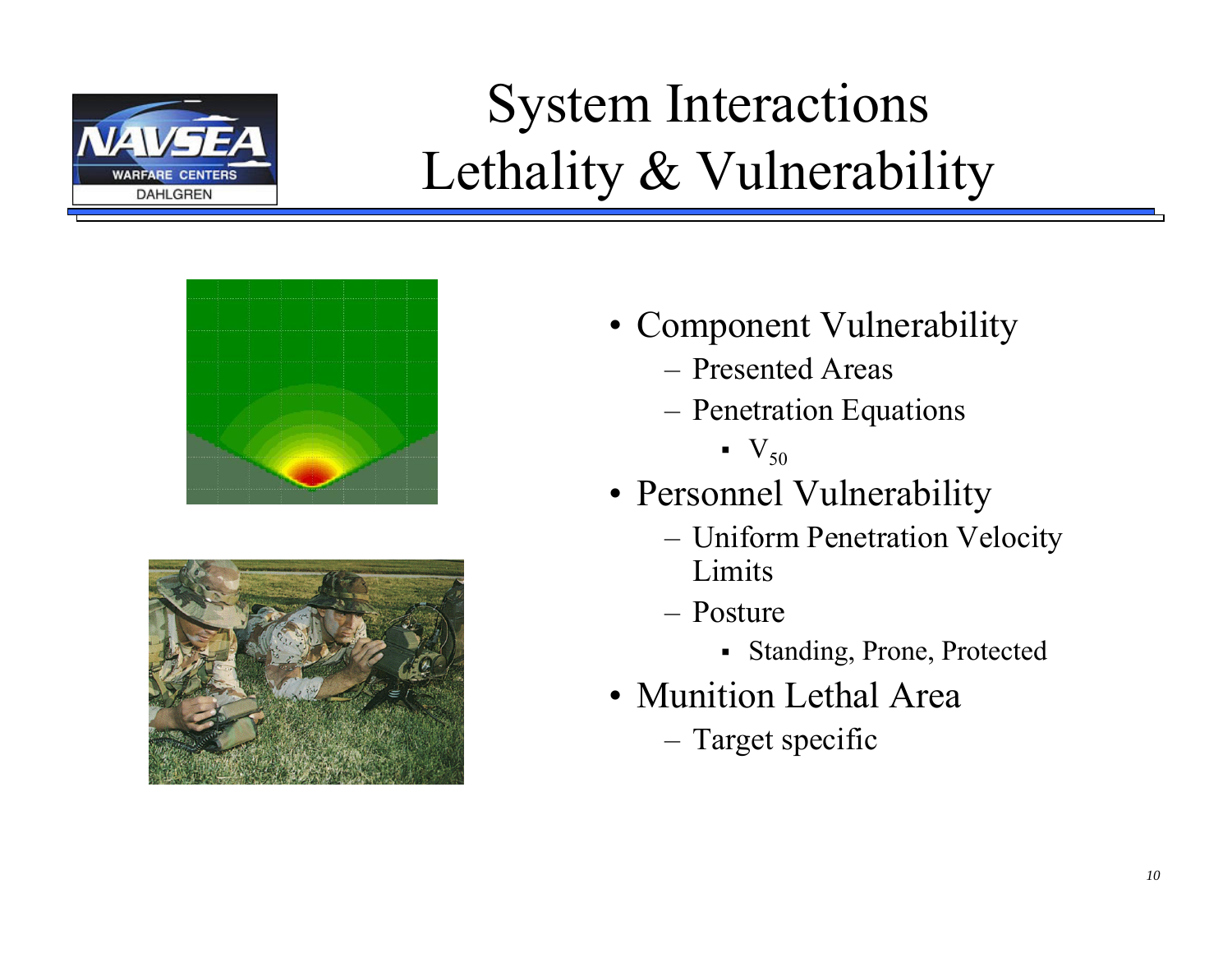

### Occurrence Probabilities



- Fuzing
	- –Reliability (%)
	- Early Burst Rate (%)
- Munition Availability
	- Magazine Loadouts
- Operational Considerations
	- Tactics
	- Usage Rates

**Occurrence probabilities should be stable and are not anticipated to change over time with new tactics, employment, or operational environment.**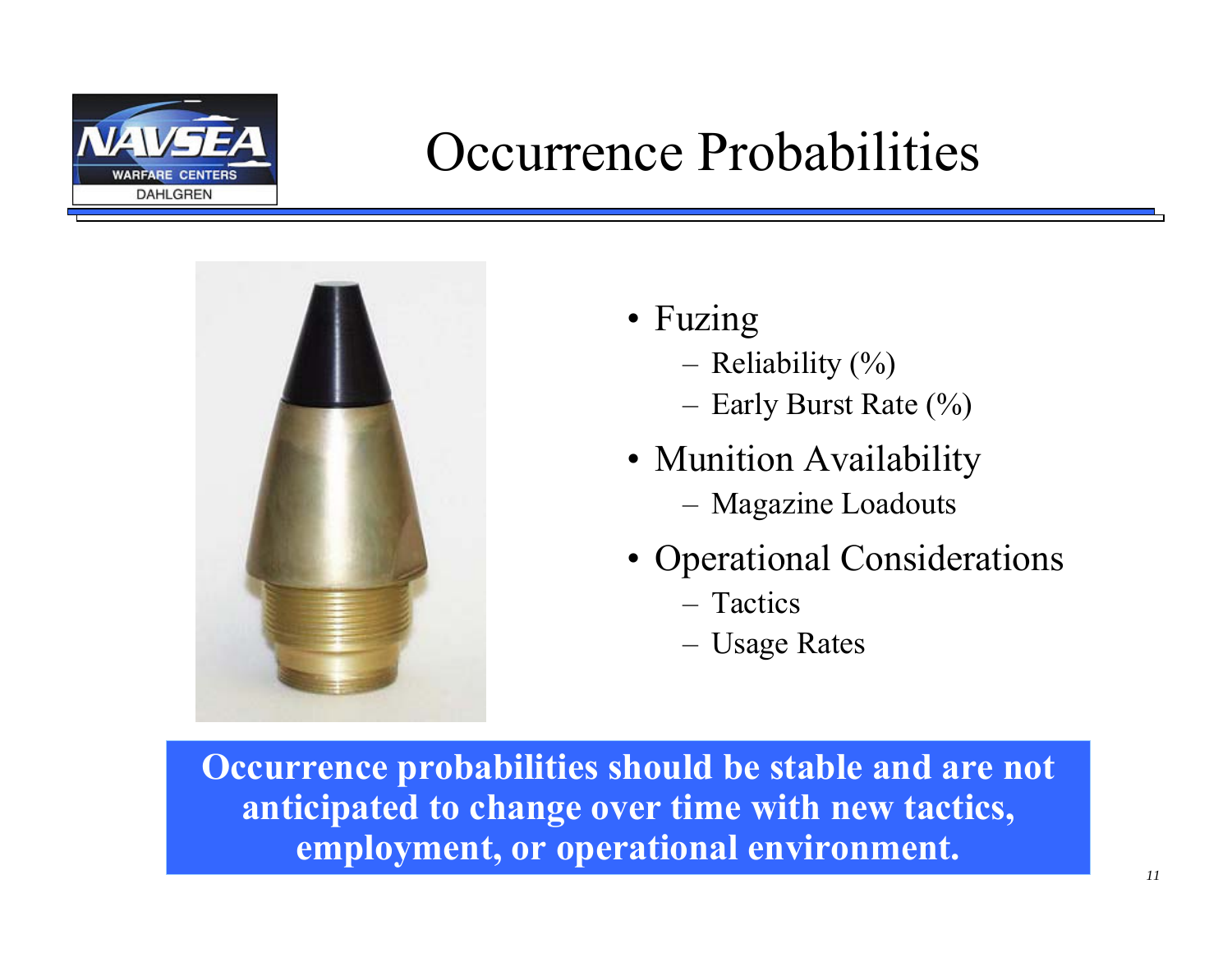

- 1. Partition Firing Cutouts ( $N_E \times N_A$ )
- 2. Partition Charge Zones & Initial Velocities  $\left({\rm N_Z}~{\rm x}~{\rm N_{V/Z}}\right)$
- 3. Partition Guidance & Control Space (N<sub>G</sub>)
- 4. Thrust On vs. Thrust Off  $(\rm{x~N_T})$
- 5. Partition slant ranges from gun to munition burst  $({\rm N_{SR}})$

$$
N\equiv N_E\;x\;N_A\;x\;N_Z\;x\;N_{V/Z}\;x\;N_G\;x\;N_T\;x\;N_{SR}
$$

**Effective partitioning of the study space is key!!!**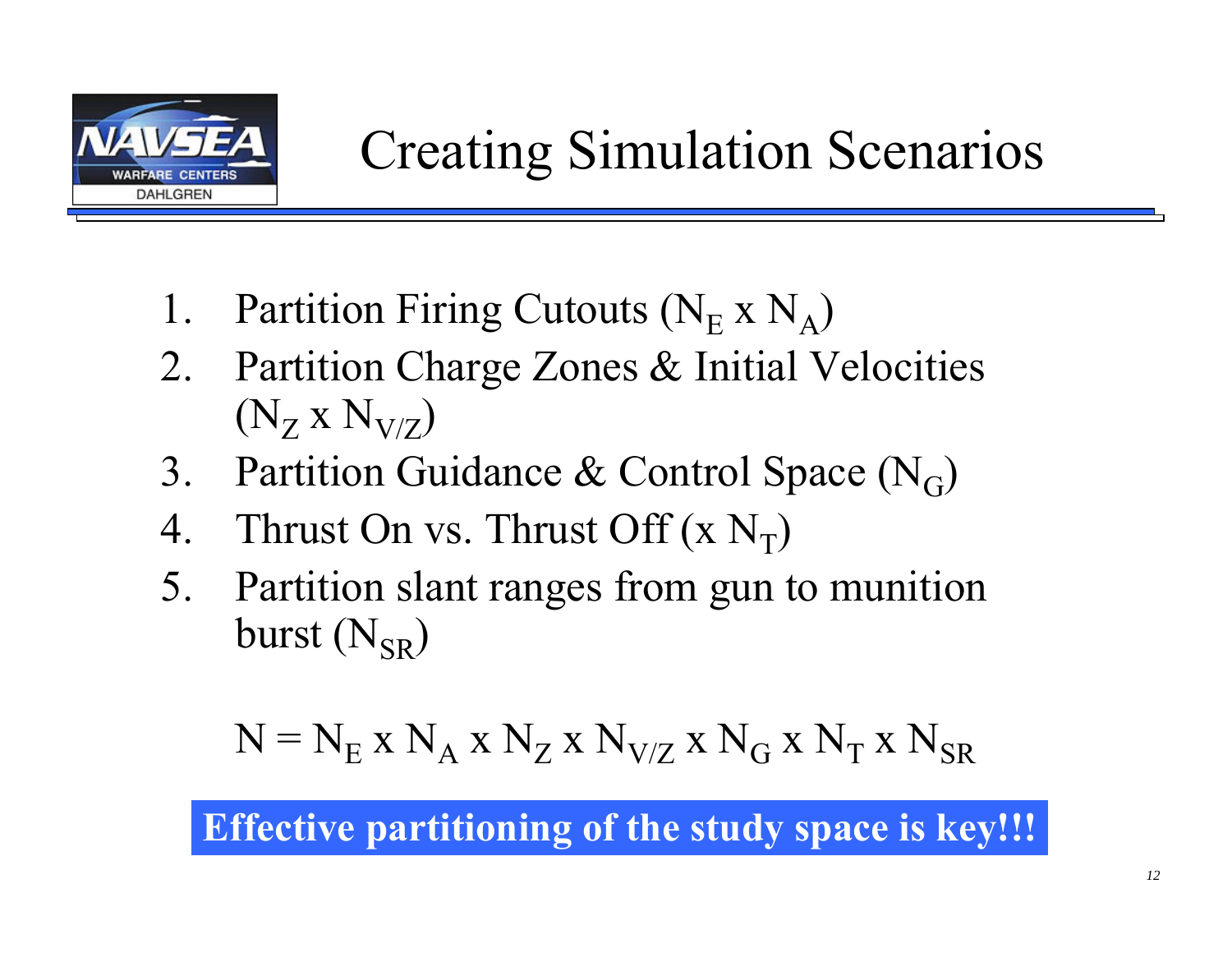

Computing Component & Total System Damage

For each Simulation Scenario:

- 1. Simulate munition detonation and effects against system components to determine probability of damage and level of damage
- 2. Statistically combine probabilities and damage levels to compute effect to total system

#### **Recommendation:**

**Using JTCG/ME accredited models and methodologies add validity and credibility to results.**

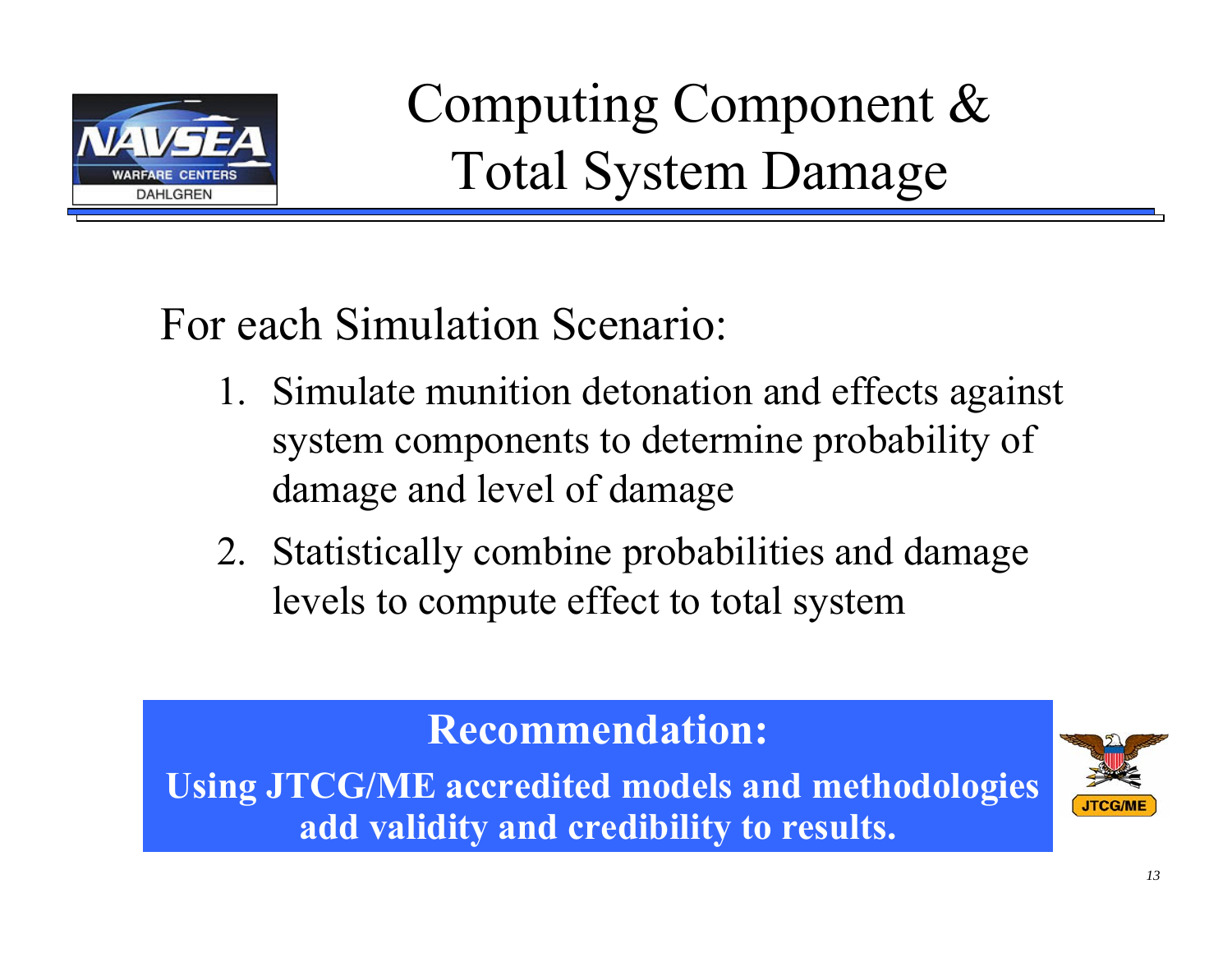

Apply Occurrence Probabilities & Assess Hazard Level

For each Simulation Scenario:

- 1. Multiply damage probabilities by the occurrence probability to determine final Frequency of Occurrence level
- 2. Determine Hazard Level (MIL-STD-882)

**Safe Separation distance is Slant Range at which all Hazards at that range and beyond are acceptable.**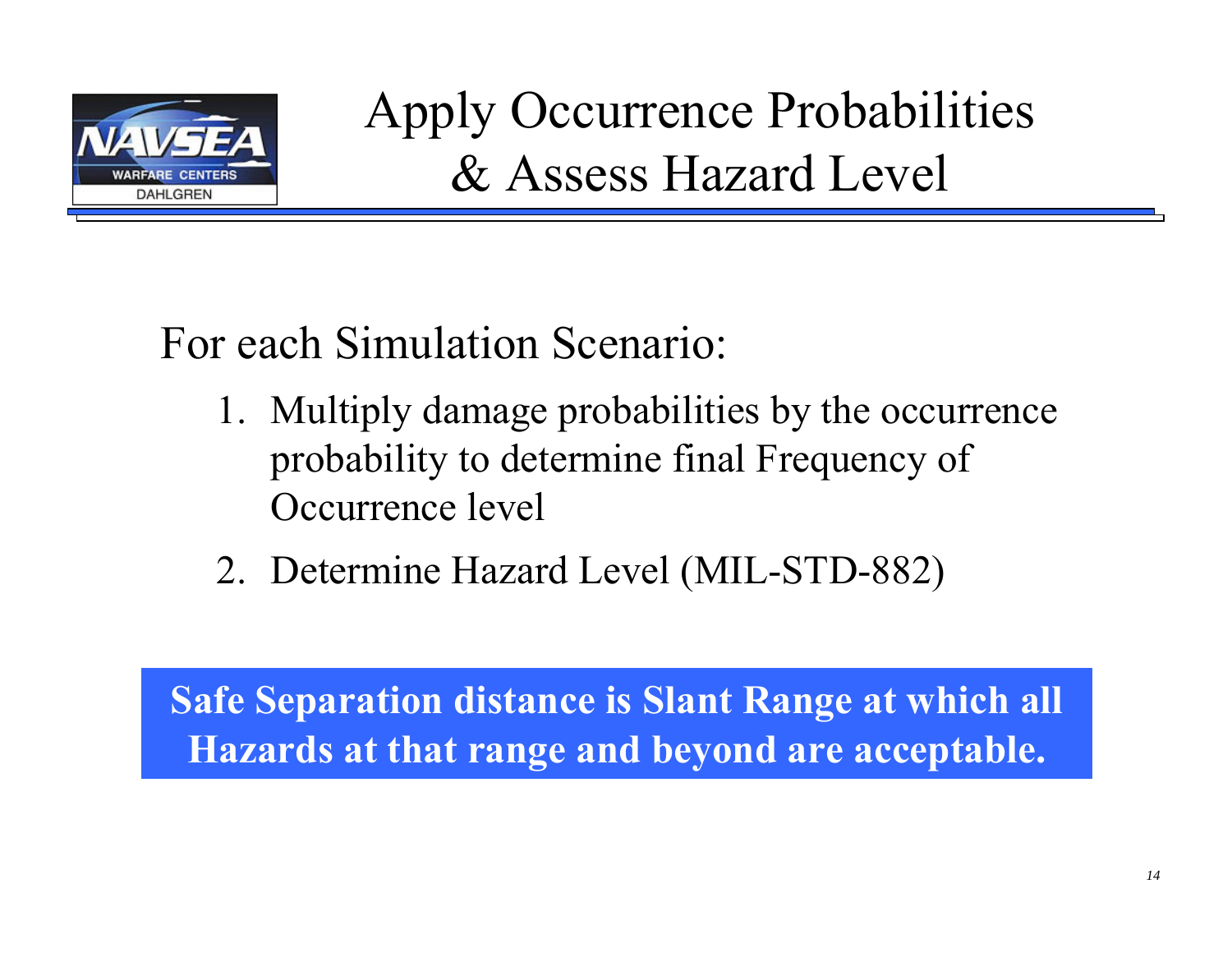

- $\bullet$ Platform = US Navy CG-47 Class Cruiser
- •Munition  $= 5$ " High-Explosive Projectile MK 64 Projectile Body
- •Fuze = Generic NATO Artillery Fuze
- • Propelling Charges (2)
	- MK 67 Mod 3 Standard Propelling Charge
	- MK 68 Mod 2 Reduced Propelling Charge



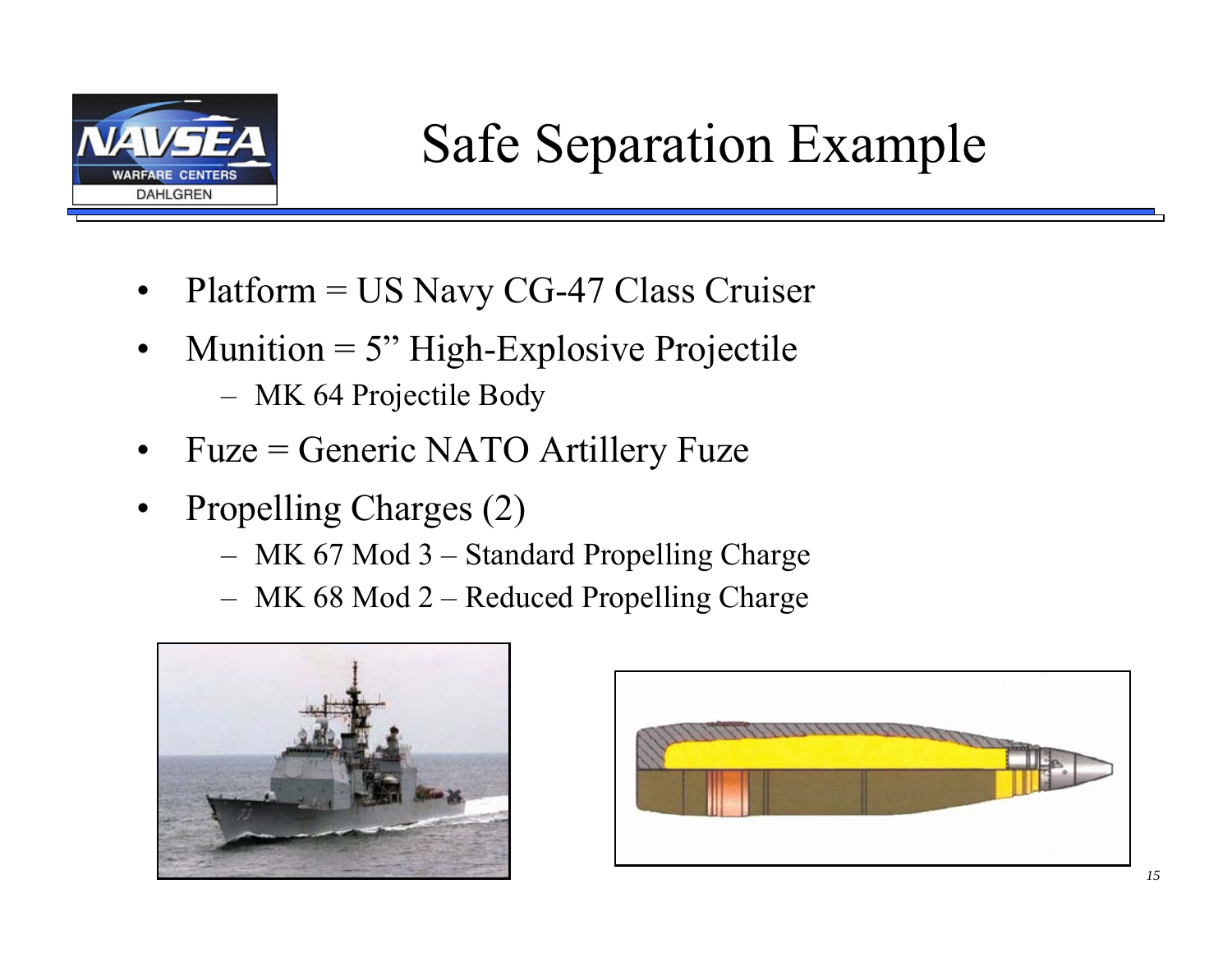

- $\bullet$  Three Areas of Highest Hazard
	- – High Gun Elevation
		- Exposes ship to "fragment rain" from above
	- – High Gun Azimuth (as measured from bow or stern)
		- Exposes more vulnerable area to burst
		- Combined with low gun elevation  $=$  direct fragment spray to side of ship
	- – Low Initial Velocity (Reduced Propelling Charge)
		- Fragments angled back more towards ship
		- Longer time of flight (TOF) to reach Safe Separation Distance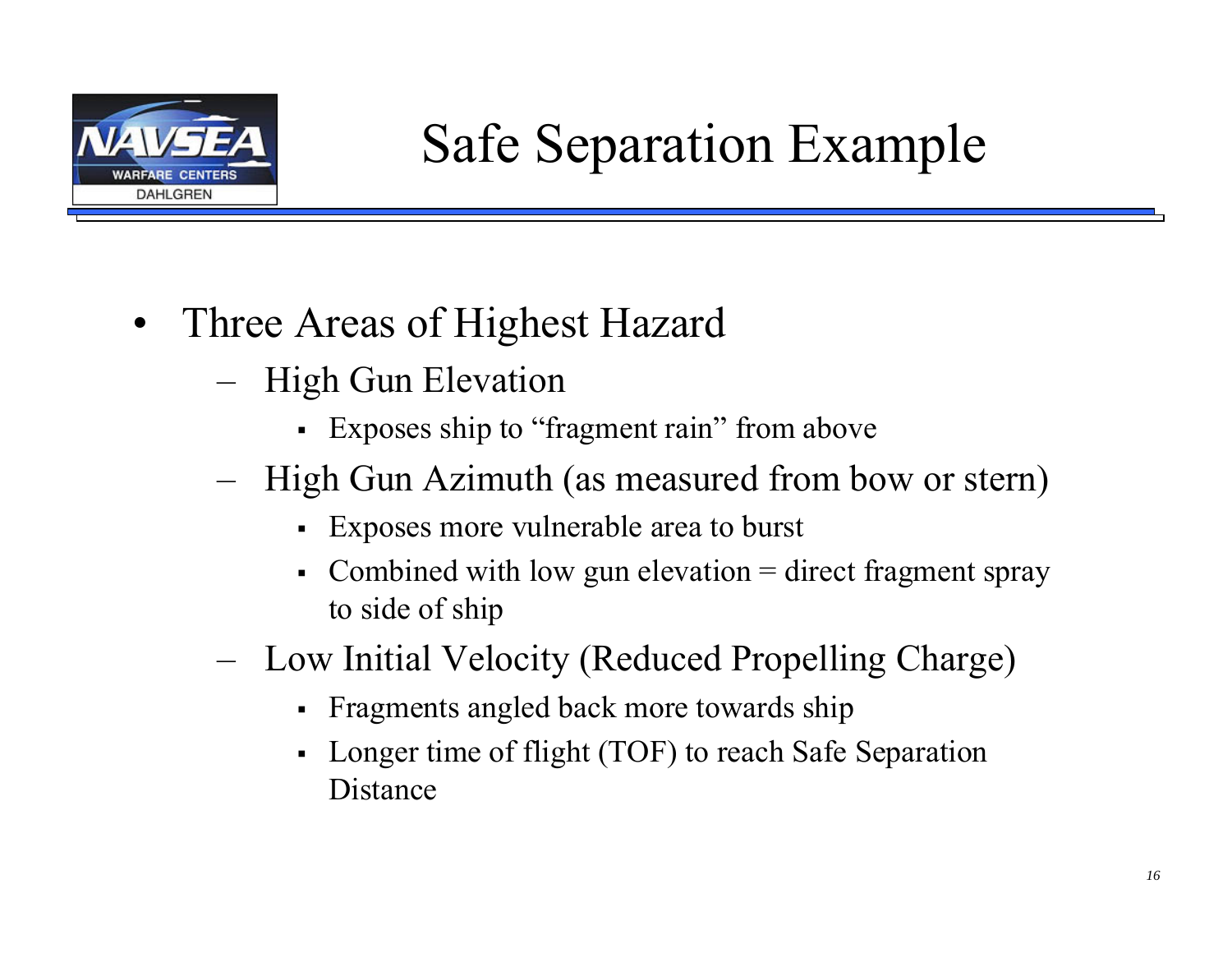

## Safe Separation Example

#### **"Fragment Rain"**

(High Elevation, High Azimuth)

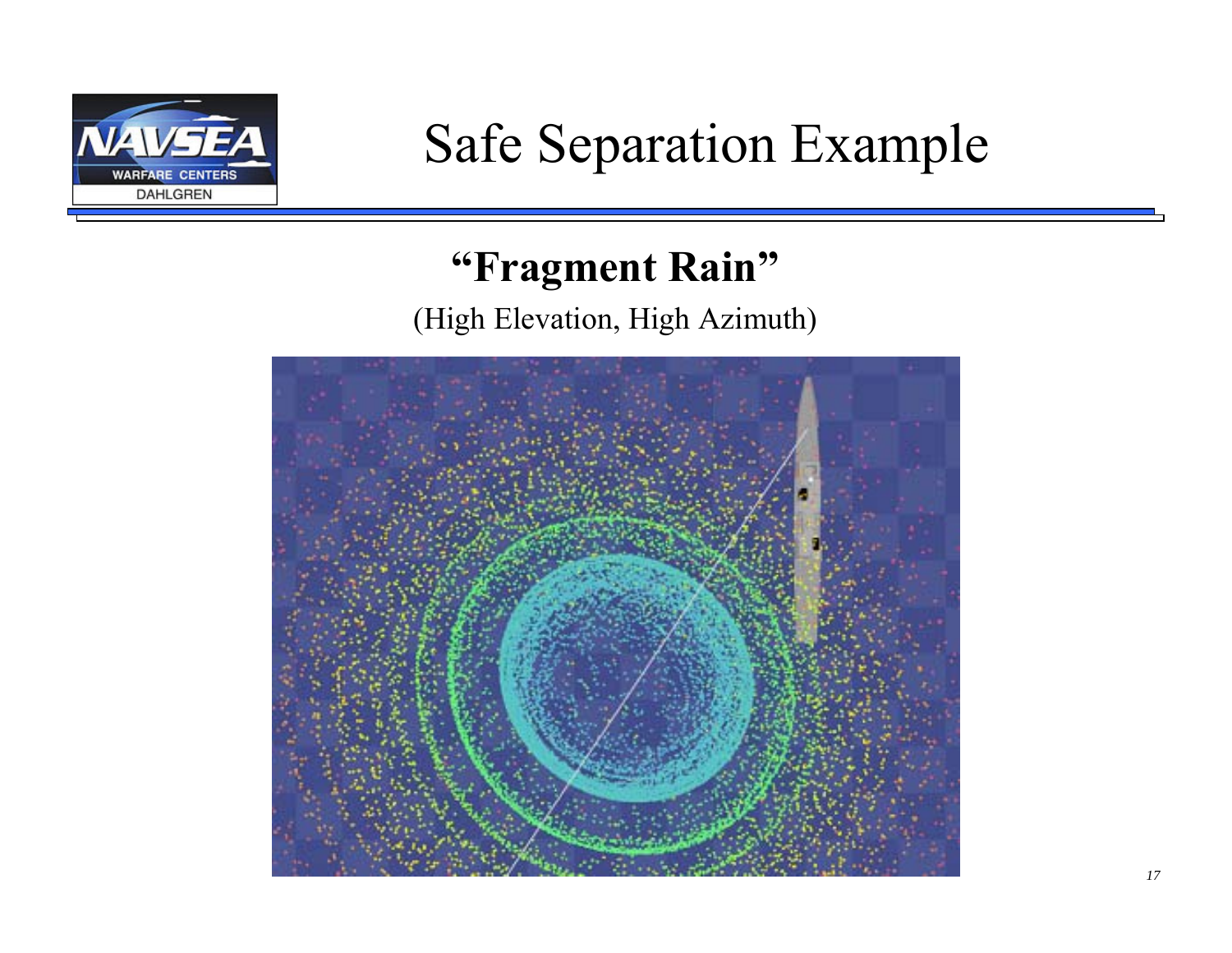

## Safe Separation Example

### **"Direct Spray"**

#### (High Azimuth, Low Elevation)